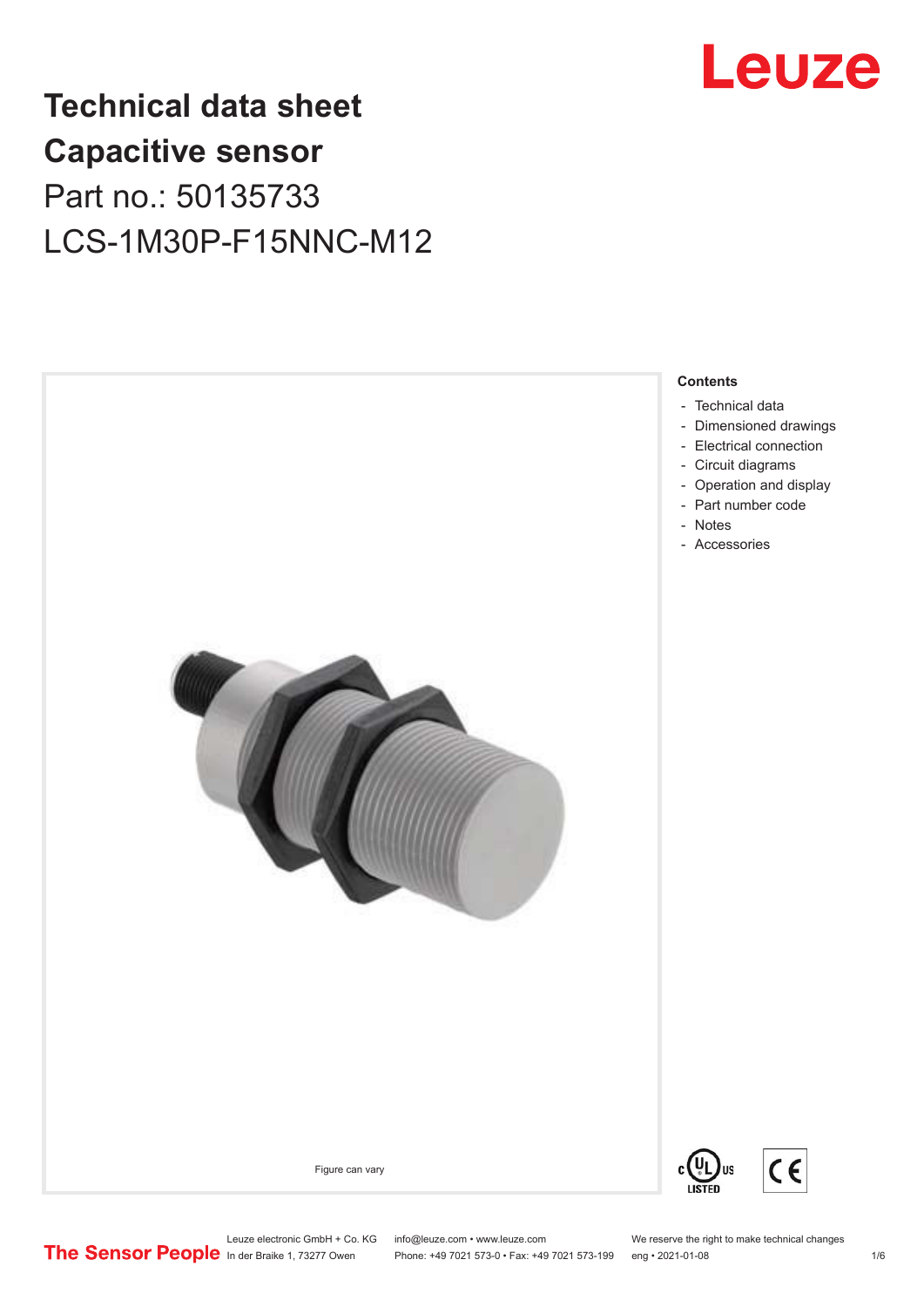#### <span id="page-1-0"></span>**Technical data**

# Leuze

#### **Basic data**

| <b>Series</b>                                  | $LCS-1$                      |  |  |
|------------------------------------------------|------------------------------|--|--|
| Switching distance S <sub>n</sub>              | 2  15 mm                     |  |  |
| Assured switching distance                     | 15 mm                        |  |  |
| <b>Electrical data</b>                         |                              |  |  |
| <b>Protective circuit</b>                      | Polarity reversal protection |  |  |
|                                                | Short circuit protected      |  |  |
|                                                |                              |  |  |
| Performance data                               |                              |  |  |
| Supply voltage U <sub>B</sub>                  | 10  30 V, DC                 |  |  |
| <b>Residual ripple</b>                         | 0  10 %, From U <sub>p</sub> |  |  |
| <b>Open-circuit current</b>                    | 15 mA                        |  |  |
| Temperature drift, max. (in % of S,)           | 20 %                         |  |  |
| Repeatability, max. (in % of S,)               | 2%                           |  |  |
| <b>Rated operating current</b>                 | 100 mA                       |  |  |
|                                                |                              |  |  |
| Outputs                                        |                              |  |  |
| Number of digital switching outputs 1 Piece(s) |                              |  |  |
|                                                |                              |  |  |
| <b>Switching outputs</b><br><b>Type</b>        | Digital switching output     |  |  |
| <b>Voltage type</b>                            | DC                           |  |  |
|                                                |                              |  |  |
| <b>Switching output 1</b>                      |                              |  |  |
| <b>Assignment</b>                              | Connection 1, pin 2          |  |  |
| <b>Switching element</b>                       | Transistor, NPN              |  |  |
| <b>Switching principle</b>                     | NC (normally closed)         |  |  |
|                                                |                              |  |  |
| <b>Timing</b>                                  |                              |  |  |
| <b>Switching frequency</b>                     | 100 Hz                       |  |  |
|                                                |                              |  |  |
| <b>Connection</b>                              |                              |  |  |
| <b>Number of connections</b>                   | 1 Piece(s)                   |  |  |
|                                                |                              |  |  |
| <b>Connection 1</b><br><b>Function</b>         |                              |  |  |
|                                                | Signal OUT                   |  |  |
|                                                | Voltage supply               |  |  |
| <b>Type of connection</b>                      | Connector                    |  |  |
| <b>Thread size</b>                             | M <sub>12</sub><br>Male      |  |  |
| Type                                           | Plastic                      |  |  |
| <b>Material</b>                                |                              |  |  |
| No. of pins<br>Encoding                        | 4 -pin                       |  |  |
|                                                | A-coded                      |  |  |
| <b>Mechanical data</b>                         |                              |  |  |
| Design                                         | Cylindrical                  |  |  |
| <b>Thread size</b>                             | M30 x 1.5 mm                 |  |  |
| Dimension (Ø x L)                              | 30 mm x 79 mm                |  |  |
| <b>Type of installation</b>                    | Embedded                     |  |  |
| <b>Housing material</b>                        | Plastic                      |  |  |
| <b>Plastic housing</b>                         | Polybutylene (PBT)           |  |  |
| Sensing face material                          | Plastic, Polybutylene (PBT)  |  |  |

| <b>Operation and display</b>        |                                    |
|-------------------------------------|------------------------------------|
| Type of display                     | LED                                |
| <b>Number of LEDs</b>               | 2 Piece(s)                         |
| <b>Operational controls</b>         | Multiturn potentiometer (20 turns) |
| Function of the operational control | Sensitivity adjustment             |
| Switching distance, adjustable      | Yes                                |
|                                     |                                    |
| <b>Environmental data</b>           |                                    |
| Ambient temperature, operation      | $-2585 °C$                         |
|                                     |                                    |
| <b>Certifications</b>               |                                    |
| Degree of protection                | IP 67                              |
| <b>Protection class</b>             | III                                |
| <b>Certifications</b>               | c UL US                            |
| <b>Standards applied</b>            | IEC 60947-5-2                      |
|                                     |                                    |
| <b>Correction factors</b>           |                                    |
| Acetone                             | 0.75                               |
| <b>Acrylic resin</b>                | 0.10.25                            |
| Alcohol                             | 0.85                               |
| Ammonia                             | 0.70.85                            |
| Aniline                             | 0.4                                |
| <b>Gasoline</b>                     | 0.1                                |
| <b>Celluloid</b>                    | 0.15                               |
| Liquid chlorine                     | 0.1                                |
| <b>Ebonite</b>                      | 0.15                               |
| <b>Epoxy resin</b>                  | 0.150.35                           |
| Crude oil                           | 0.05                               |
| <b>Ethanol</b>                      | 0.85                               |
| Ethylene glycol                     | 0.93                               |
| Freon R22 and 502 (liquid)          | 0.35                               |
| Grain                               | 0.150.3                            |
| Glass                               | 0.20.55                            |
| Glycerin                            | 0.98                               |
| <b>Rubber</b>                       | 0.150.9                            |
| Wood, wet                           | 0.60.85                            |
| Wood, dry                           | 0.10.4                             |
| Carbon dioxide                      | 0                                  |
| Air                                 | 0                                  |
| Marble                              | 0.5                                |
| <b>Flour</b>                        | 0.05                               |
| <b>Melamine resin</b>               | 0.250.55                           |
| Milk powder                         | 0.2                                |
| <b>Nylon</b>                        | 0.20.3                             |
| Oil-containing paper                | 0.25                               |
| Paper                               | 0.1                                |
| Polyamide                           | 0.3                                |
| Polyester resin<br>Pressboard       | 0.150.5                            |
| <b>PTFE</b>                         | 0.10.3<br>0.1                      |
|                                     | 0.2                                |
| <b>Quartz glass</b><br>Salt         | 0.35                               |
| Sand                                |                                    |
| Water                               | 0.150.3<br>1                       |
| <b>Cement dust</b>                  | 0.25                               |
| Sugar                               | 0.15                               |
|                                     |                                    |

**Net weight** 40 g

**Cover material Cover material** Plastic, Polybutylene (PBT)/polyamide

(PA 12)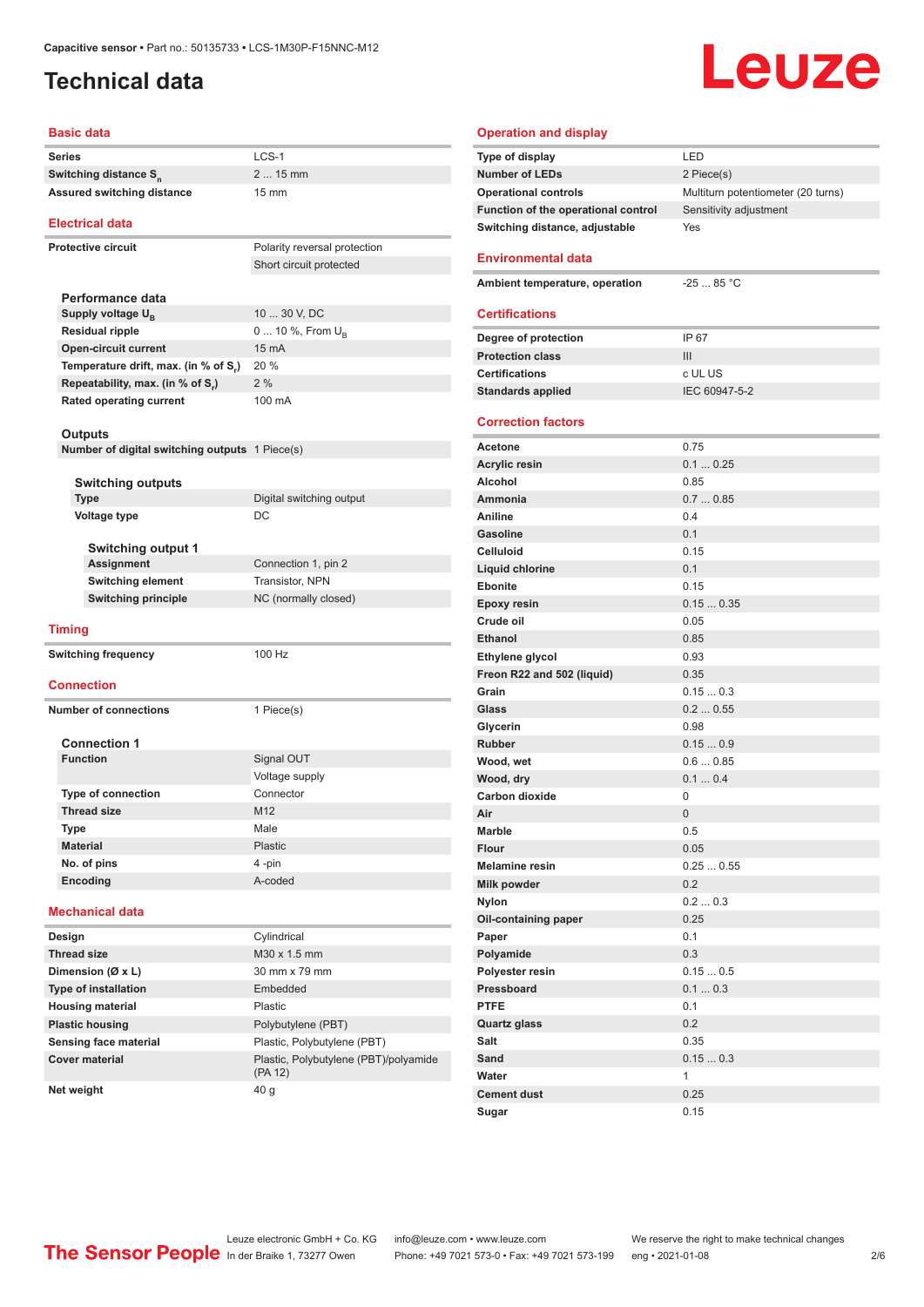#### <span id="page-2-0"></span>**Technical data**

| <b>Customs tariff number</b> | 85365019 |
|------------------------------|----------|
| eCl@ss 5.1.4                 | 27270102 |
| eCl@ss 8.0                   | 27270102 |
| eCl@ss 9.0                   | 27270102 |
| eCl@ss 10.0                  | 27270102 |
| eCl@ss 11.0                  | 27270102 |
| <b>ETIM 5.0</b>              | EC002715 |
| <b>ETIM 6.0</b>              | EC002715 |
| <b>ETIM 7.0</b>              | EC002715 |

### **Dimensioned drawings**

All dimensions in millimeters





- 1 Active surface
- 2 Housing
- 3 Cover
- 4 Potentiometer
- 5 Green LED, operating voltage display
- 6 Yellow LED, function indicator

### **Electrical connection**

#### **Connection 1**

| <b>Function</b>           | Signal OUT     |
|---------------------------|----------------|
|                           | Voltage supply |
| <b>Type of connection</b> | Connector      |
| <b>Thread size</b>        | M12            |
| <b>Type</b>               | Male           |
| <b>Material</b>           | Plastic        |
| No. of pins               | 4-pin          |
| Encoding                  | A-coded        |



Leuze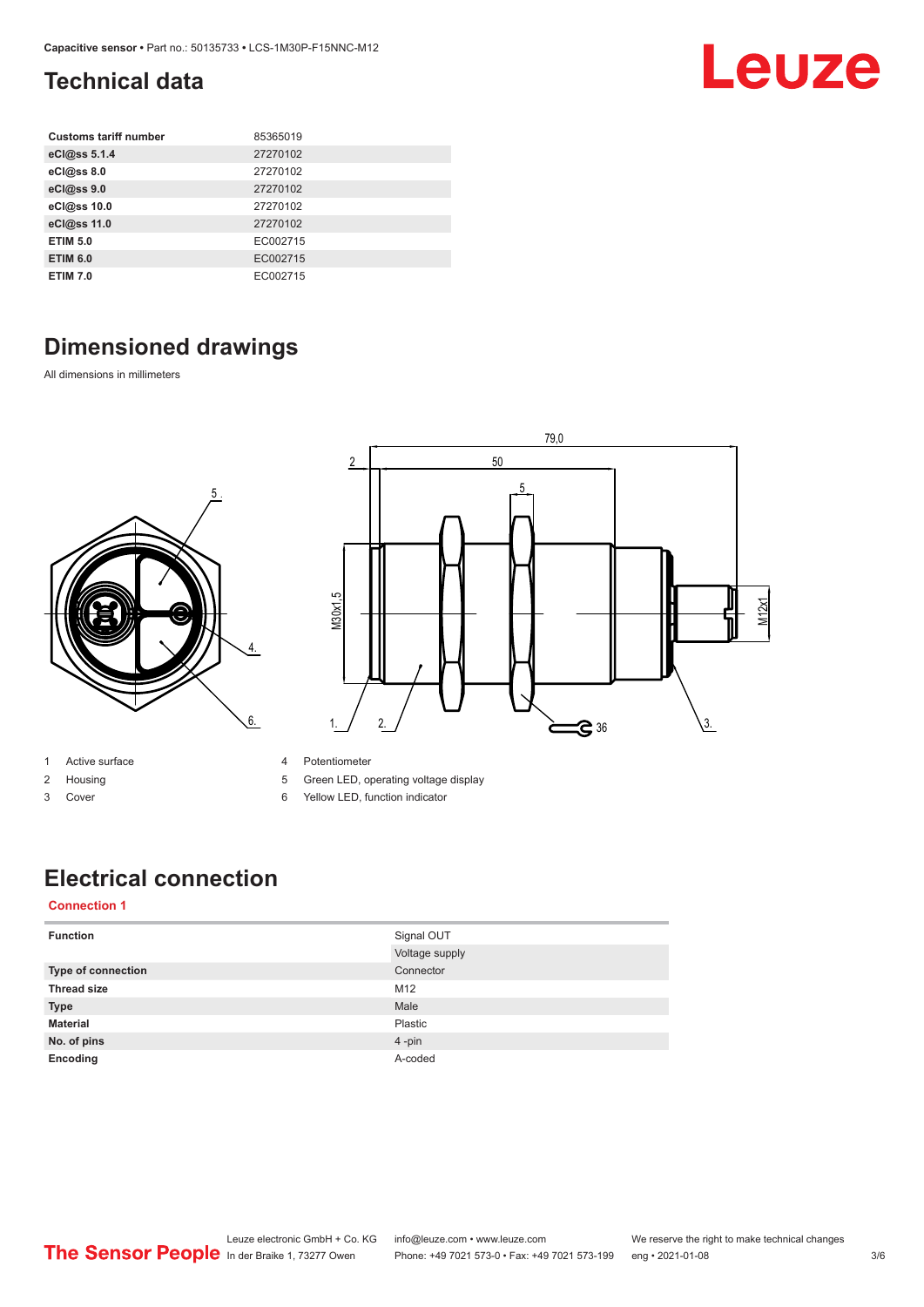#### <span id="page-3-0"></span>**Electrical connection**

| Pin            | Pin assignment | <b>Conductor color</b> |   |
|----------------|----------------|------------------------|---|
|                | +1030 V DC     | Brown                  | a |
| $\overline{2}$ | n.c.           | $\qquad \qquad -$      |   |
| 3              | <b>GND</b>     | Blue                   |   |
| $\overline{4}$ | <b>OUT</b>     | <b>Black</b>           |   |

#### **Circuit diagrams**



#### **Operation and display**

| <b>LED</b>     | Display                  | <b>Meaning</b>                   |
|----------------|--------------------------|----------------------------------|
|                | Green, continuous light  | Ready                            |
| $\overline{2}$ | Yellow, continuous light | Switching output/switching state |

#### **Part number code**

Part designation: **LCS-ABBBC-DDDEFF-GHHHIJJJ KK**

| <b>LCS</b>   | <b>Operating principle</b><br>LCS: capacitive sensor                                                                                                                                                                                                                                                                                                                                                                                                                                                                                                                                                                                                                                                                                                                                                                       |
|--------------|----------------------------------------------------------------------------------------------------------------------------------------------------------------------------------------------------------------------------------------------------------------------------------------------------------------------------------------------------------------------------------------------------------------------------------------------------------------------------------------------------------------------------------------------------------------------------------------------------------------------------------------------------------------------------------------------------------------------------------------------------------------------------------------------------------------------------|
| A            | <b>Series</b><br>1: series 1 "Extended"<br>2: series 2 "Advanced"                                                                                                                                                                                                                                                                                                                                                                                                                                                                                                                                                                                                                                                                                                                                                          |
| <b>BBB</b>   | Design<br>M12: series with M12 x 1 external thread<br>M18: series with M18 x 1 external thread<br>M30: series with M30 x 1.5 external thread<br>Q40: series in cubic design, length 40 mm<br>Q54: series in cubic design, length 54 mm                                                                                                                                                                                                                                                                                                                                                                                                                                                                                                                                                                                     |
| $\mathbf{C}$ | <b>Housing material</b><br>B: brass<br>M: metal<br>P: plastic/PBT<br>T: PTFE                                                                                                                                                                                                                                                                                                                                                                                                                                                                                                                                                                                                                                                                                                                                               |
| <b>DDD</b>   | Measurement range / type of installation<br>F03: typ. range limit 3.0 mm / embedded installation<br>F04: typ. range limit 4.0 mm / embedded installation<br>F05: typ. range limit 5.0 mm / embedded installation<br>F06: typ. range limit 6.0 mm / embedded installation<br>F08: typ. range limit 8.0 mm / embedded installation<br>F10: typ. range limit 10.0 mm / embedded installation<br>F15: typ. range limit 15.0 mm / embedded installation<br>F20: typ. range limit 20.0 mm / embedded installation<br>N06: typ. range limit 6.0 mm / non-embedded installation<br>N08: typ. range limit 8.0 mm / non-embedded installation<br>N15: typ. range limit 15.0 mm / non-embedded installation<br>N25: typ. range limit 25.0 mm / non-embedded installation<br>N30: typ. range limit 30.0 mm / non-embedded installation |
| Е            | <b>Output function</b><br>B: NC and NO contact<br>N: NPN<br>P: PNP                                                                                                                                                                                                                                                                                                                                                                                                                                                                                                                                                                                                                                                                                                                                                         |
|              |                                                                                                                                                                                                                                                                                                                                                                                                                                                                                                                                                                                                                                                                                                                                                                                                                            |

## Leuze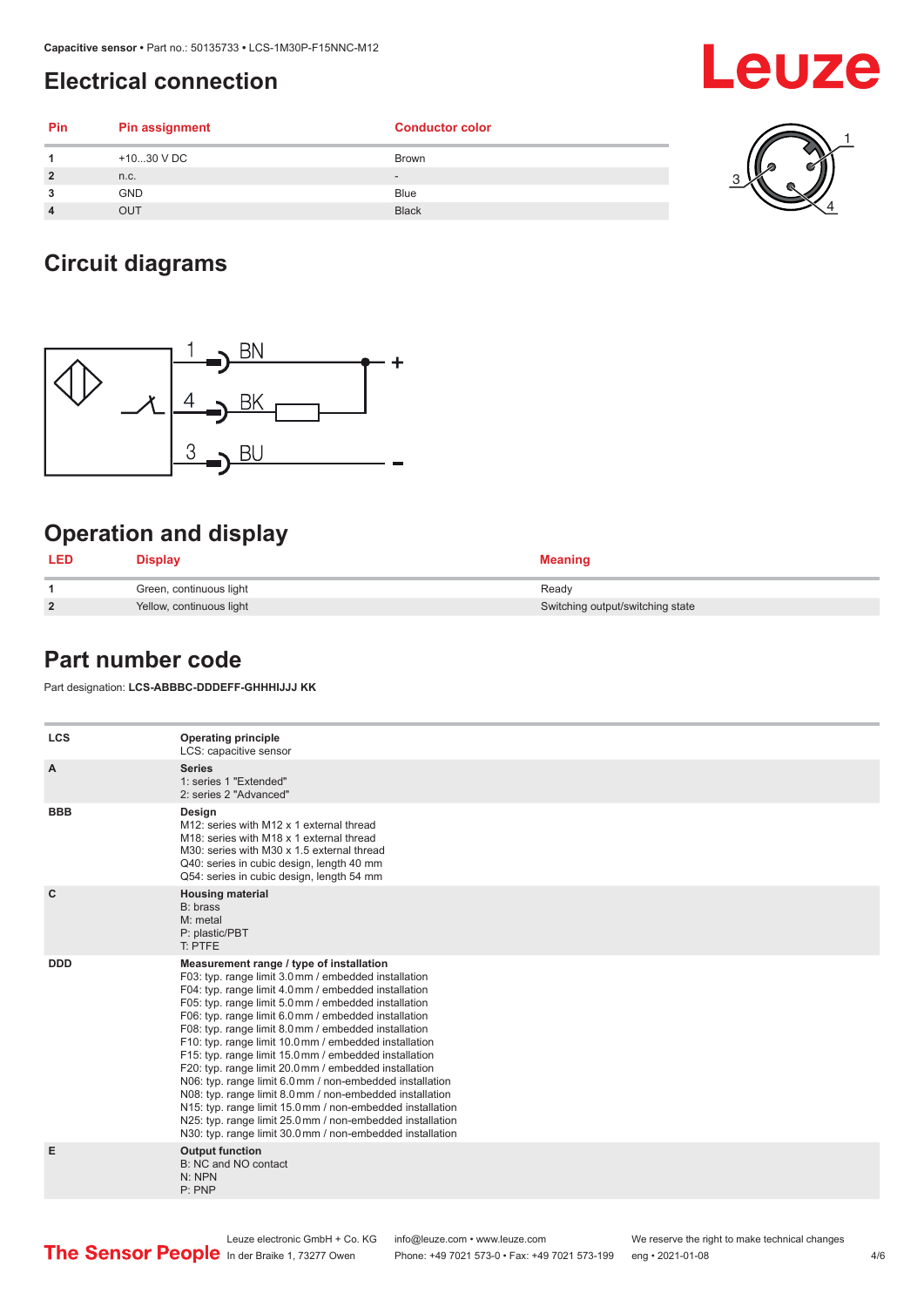#### <span id="page-4-0"></span>**Part number code**



| FF           | Switching<br>NC: normally closed contact<br>NO: normally open contact<br>NP: programmable       |
|--------------|-------------------------------------------------------------------------------------------------|
| G            | <b>Connection cable</b><br>K: cable<br>n/a: no cable                                            |
| <b>HHH</b>   | Cable length<br>020: length 2,000 mm<br>003: length 300 mm<br>n/a: no cable                     |
| $\mathbf{I}$ | <b>Cable material</b><br>P: PUR<br>T: PTFE<br>V: PVC                                            |
| <b>JJJ</b>   | <b>Electrical connection</b><br>M08: M8 connector, 3-pin<br>M12: M12 connector, 4-pin (plug)    |
| <b>KK</b>    | Special equipment<br>L: IO-Link interface<br>T: teach-in<br>n/a: no special equipment           |
| <b>Note</b>  |                                                                                                 |
|              | $\&$ A list with all available device types can be found on the Leuze website at www.leuze.com. |

#### **Notes**

| Observe intended use!                                                                                                                                                                                                            |
|----------------------------------------------------------------------------------------------------------------------------------------------------------------------------------------------------------------------------------|
| $\%$ This product is not a safety sensor and is not intended as personnel protection.<br>$\&$ The product may only be put into operation by competent persons.<br>$\%$ Only use the product in accordance with its intended use. |

#### **Accessories**

#### Connection technology - Connection cables

|  | Part no. | <b>Designation</b>     | <b>Article</b>   | <b>Description</b>                                                                                                                                         |
|--|----------|------------------------|------------------|------------------------------------------------------------------------------------------------------------------------------------------------------------|
|  | 50130654 | KD U-M12-4A-P1-<br>020 | Connection cable | Connection 1: Connector, M12, Axial, Female, A-coded, 4-pin<br>Connection 2: Open end<br>Shielded: No<br>Cable length: 2,000 mm<br>Sheathing material: PUR |
|  | 50130657 | KD U-M12-4A-P1-<br>050 | Connection cable | Connection 1: Connector, M12, Axial, Female, A-coded, 4-pin<br>Connection 2: Open end<br>Shielded: No<br>Cable length: 5,000 mm<br>Sheathing material: PUR |